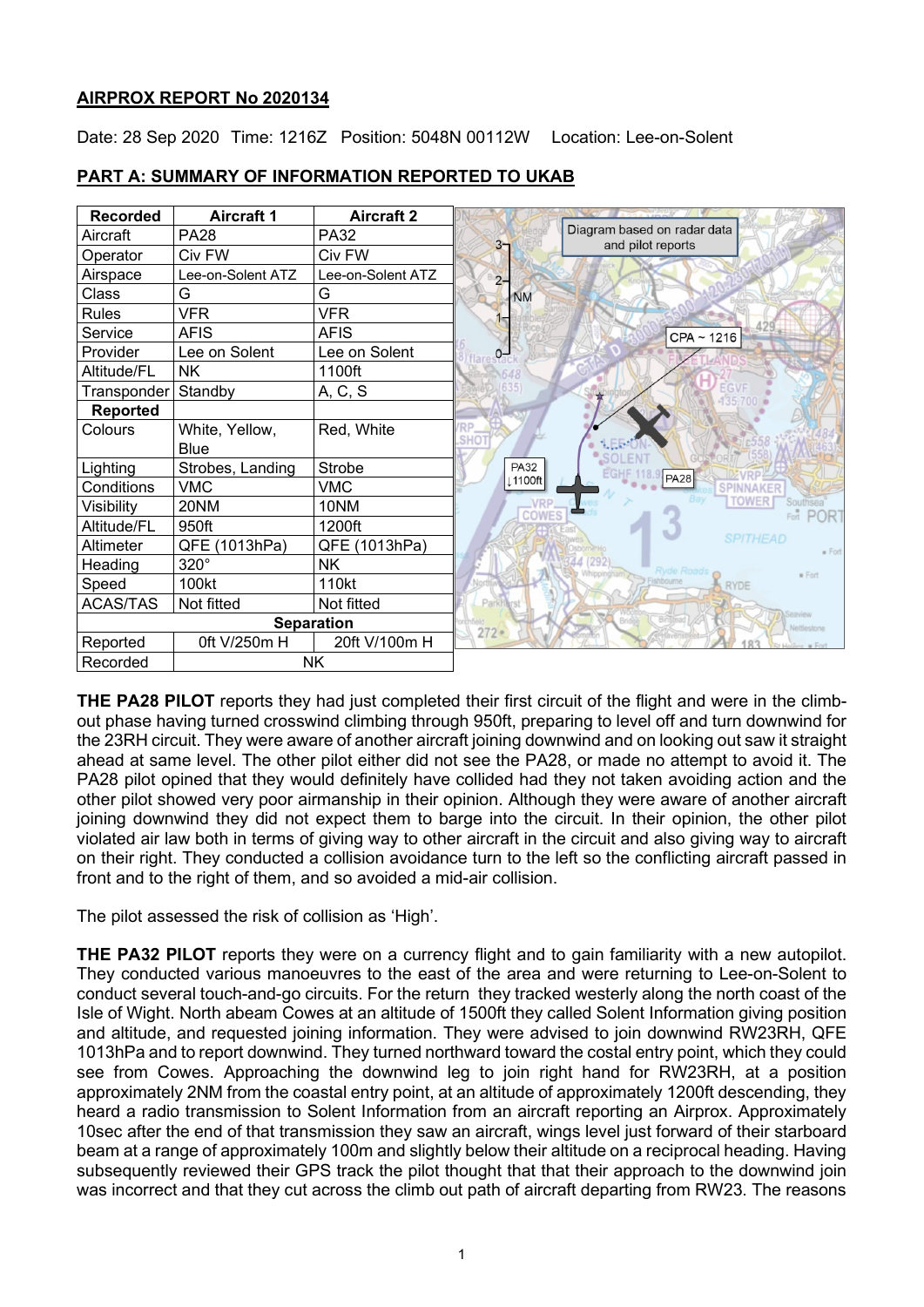for the incorrect flight path were: turning right too early when north abeam Cowes, they should have been further west; not confirming the heading, relying just on the position of the turning point and visual reference of the coastal entry point to the downwind.

The pilot assessed the risk of collision as 'Low'.

**THE LEE-ON-SOLENT FISO** reports that at the time of the occurrence they were mentoring a trainee FISO. The PA28 was conducting circuit work, had just completed a touch-and-go and was in the climbout RW23RH. The PA32 pilot had called to re-join as the PA28 was on final, routing from the south to join downwind. The trainee FISO gave the Airport Information and Traffic Information, informing the PA32 pilot that a PA28 was conducting a touch-and-go and remaining in the circuit and requesting that they report downwind RW23. The PA32 pilot reported being at 1400ft. Circuit height is 1000ft. When operating RW23 the visual perspective from the tower is poor on the crosswind leg and for traffic joining from the south as there is not a clear view of this area, they do not have a 360° view from the tower, more like 270° at best, due to the nature of the building. The first knowledge they had of an occurrence was a call from the PA28 pilot claiming that it was a little close to another aircraft. When they looked at the early downwind leg they appeared perhaps a little closer than usual circuit traffic spacing but not inadequate. However, their slant angle may not have given an accurate indication of proximity. Both aircraft continued in the circuit for a period, both conducting touch-and-go circuits safely. Both conducted 3 circuits. A telephone call was made to the FISO from the PA28 pilot after landing, for advice on how to submit an Airprox which was duly provided.

## **Factual Background**

The weather at Southampton was recorded as follows:

```
METAR EGHI 281250Z 26006KT 220V290 9999 BKN018 16/11 Q1014=
```
The Solent Airport website details joining information for pilots and states that standard joins from the south, west and east are downwind for RW23. See Figure 1.



Figure 1.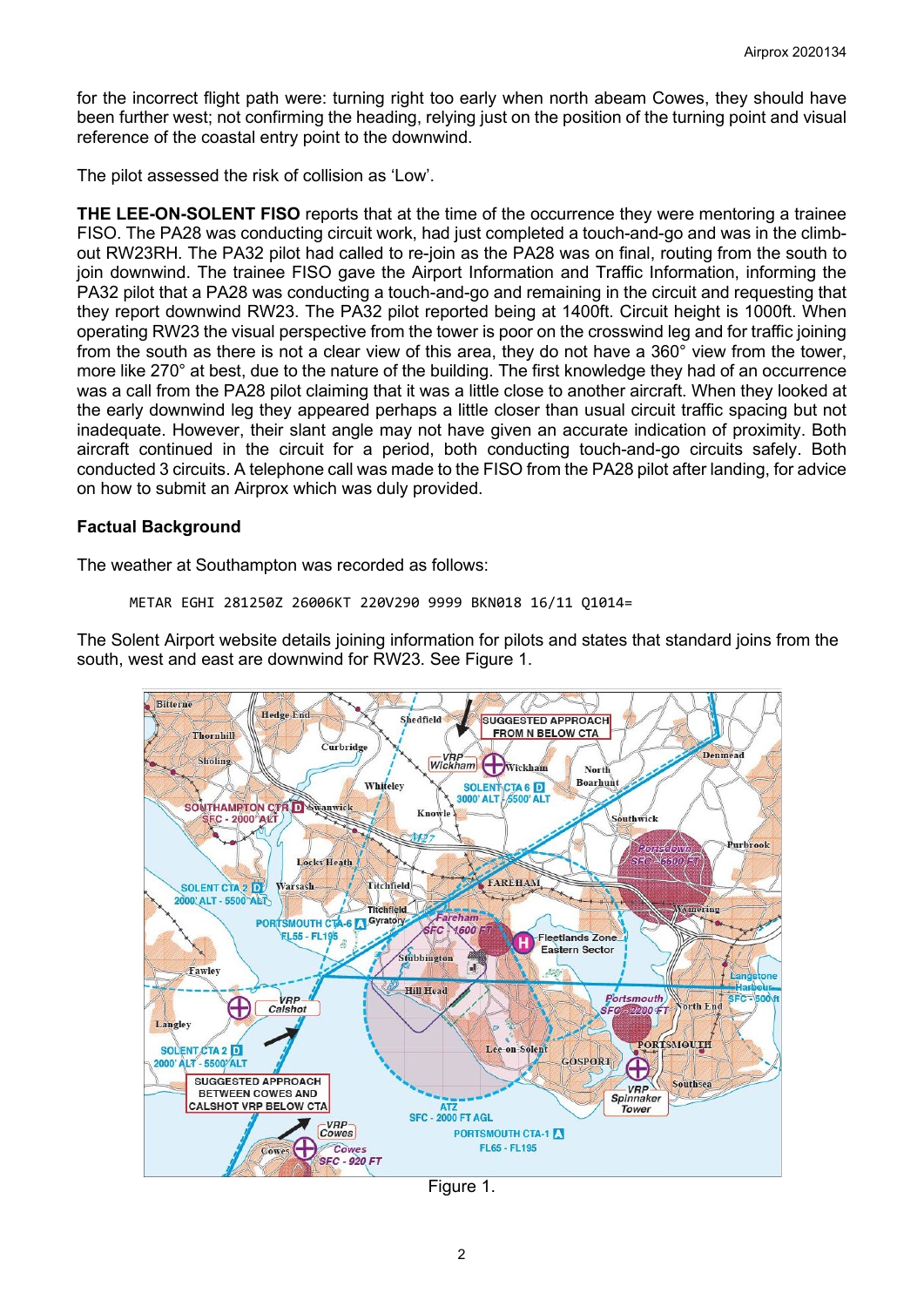# **Analysis and Investigation**

# **UKAB Secretariat**

Due to a recording fault at Lee-on-Solent the RT recordings were not available. Lee-on-Solent is not radar equipped. The NATS area radar recordings could only detect the PA32 in SSR, probably due to the aircraft being below radar coverage, furthermore the PA28 was not visible at all due to having the transponder switched to standby mode.

At 1215:49 the PA32 had turned in the vicinity of Cowes at FL016, Figure 1. By 1216:16 they were 2.5NM SW of Lee-on-Solent, had crossed through the climb-out lane of RW23 and had descended to FL013 (Figure 2).



The PA32 entered the ATZ at 1216:42, at FL011, and had started the turn to position downwind (Figure 3). From there the PA32 continued downwind (Figure 4). Without the PA28 being visible on the radar it is not possible to say exactly where the Airprox took place.



The PA28 and PA32 pilots shared an equal responsibility for collision avoidance and not to operate in such proximity to other aircraft as to create a collision hazard. [1](#page-2-0) An aircraft operated on or in the

<span id="page-2-0"></span><sup>1</sup> SERA.3205 Proximity.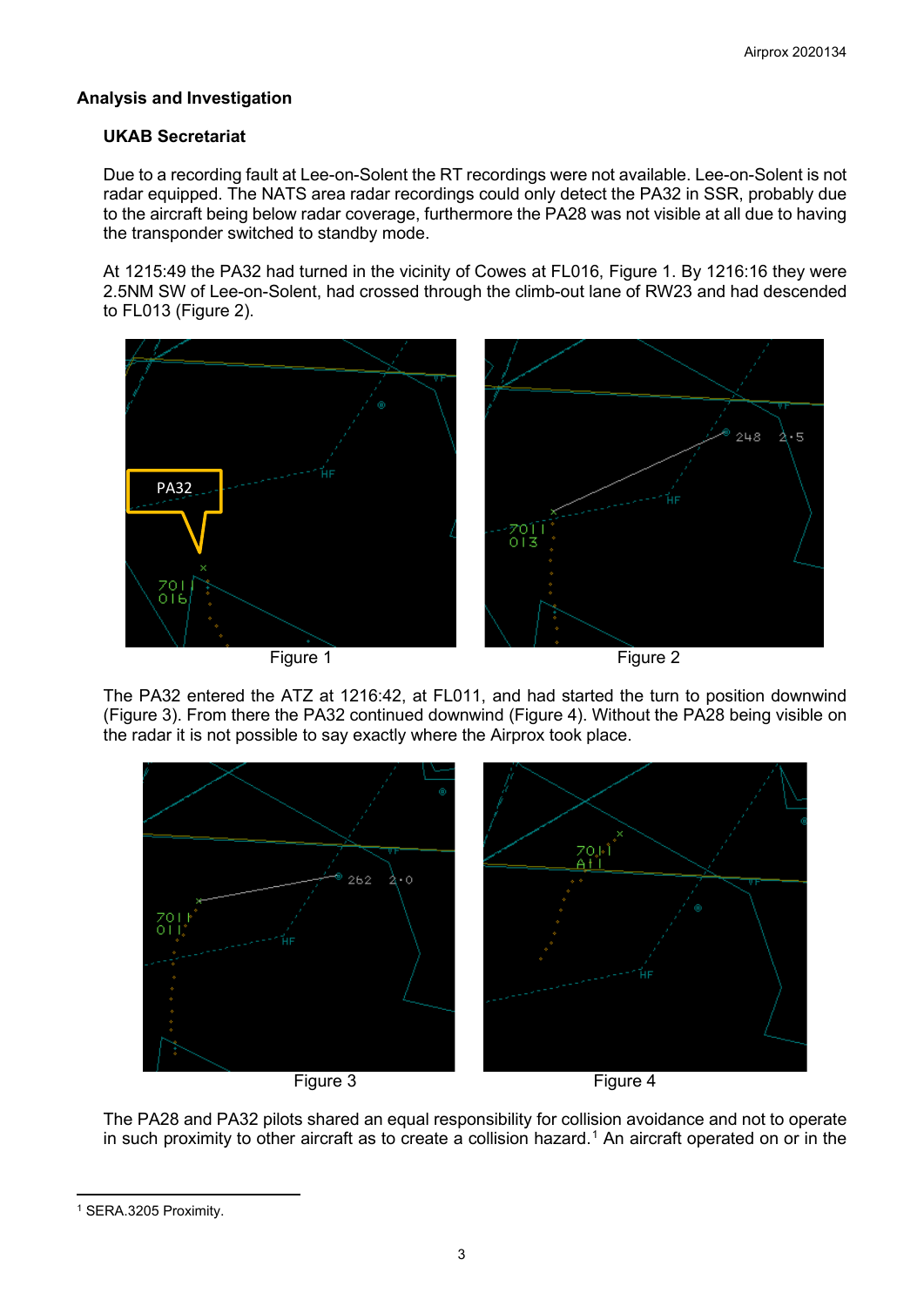vicinity of an aerodrome shall conform with or avoid the pattern of traffic formed by other aircraft in operation. [2](#page-3-0)

## **Summary**

An Airprox was reported when a PA28 and a PA32 flew into proximity in the Lee-on-Solent visual circuit at 1216Z on Monday 28<sup>th</sup> September 2020. Both pilots were operating under VFR in VMC, both were in receipt of a AFIS from Lee-on-Solent.

## **PART B: SUMMARY OF THE BOARD'S DISCUSSIONS**

Information available consisted of reports from both pilots, radar photographs/video recordings, reports from the air traffic controllers involved and reports from the appropriate operating authorities. Relevant contributory factors mentioned during the Board's discussions are highlighted within the text in bold, with the numbers referring to the Contributory Factors table displayed in Part C.

Due to the exceptional circumstances presented by the coronavirus pandemic, this incident was assessed as part of a 'virtual' UK Airprox Board meeting where members provided a combination of written contributions and dial-in/VTC comments.

The Board first looked at the actions of the PA28 pilot. They were conducting touch-and-go circuits and saw the PA32 approaching as they were turning downwind. Although they had heard the RT calls and were expecting the PA32 to join the circuit, they were not expecting to see it in close proximity. Fortunately, although a late-sighting, they were able to take action to increase the separation (**CF11**).

Turning to the PA32 pilot, they were joining from the south-west and were concentrating on following the joining procedures accurately. However, members noted that although following the joining procedures was important, integrating into the circuit was also the responsibility of the joining pilot (**CF3**). Those members with flying instructor experience opined that they frequently saw pilots become so intent on flying the accurate joining procedures that they had limited capacity to keep a look-out for traffic already in the circuit. This was often compounded by complex joining procedures with noise abatement areas and the fact that no two airfields were the same, however this could be ameliorated by comprehensive pre-flight planning (**CF4**). The PA32 pilot was joining downwind, therefore it was for them to integrate with the PA28 already in the circuit (**CF5**, **CF6**). Members thought that although the FISO told the PA32 pilot about the circuit traffic, because they did not give a precise position report the PA32 pilot did not know where to expect the traffic to be (**CF7**). However, as it was incumbent on the joining pilot to integrate into the circuit, members thought that the PA32 pilot should have asked for an updated circuit position report (**CF8**). In the end, by continuing into the downwind position of the circuit without knowing where the traffic was, the PA32 pilot did not see the PA28 (**CF10**). Some members wondered whether the new autopilot was a distraction to the PA32 pilot, but decided that there was not enough evidence to assign this as a contributory factor.

In examining the role that the FISO had to play, the Board thought that it was disappointing that the RT recording was not available because it meant that it was not known exactly what information the joining pilot was given. Noting that there was a FISO under training, members wondered whether there had been sufficient mentoring, given that the PA32 pilot was obviously not aware of the position of the PA28 (**CF1**). Although the FISO was not responsible for positioning or sequencing aircraft in the circuit, CAP 797 clearly states that they were required to give specific Traffic Information to enable pilots to join the circuit safely<sup>3</sup>. On this occasion members thought that the generic information about the circuit state was not enough to enable the PA32 pilot to integrate effectively (**CF2**).

Finally when determining the risk, members agreed that the late sighting by the PA28 pilot, together with the non-sighting by the PA32 pilot, meant that there had been a risk of collision (**CF9**). However, they thought that although safety had been much reduced, the avoiding action taken by the PA28 pilot had materially increased the separation and therefore assigned a Risk Category B.

<span id="page-3-0"></span><sup>2</sup> SERA.3225 Operation on and in the Vicinity of an Aerodrome.

<span id="page-3-1"></span><sup>3</sup> CAP797 Flight Information Service Officer Manual, 8.15Traffic Information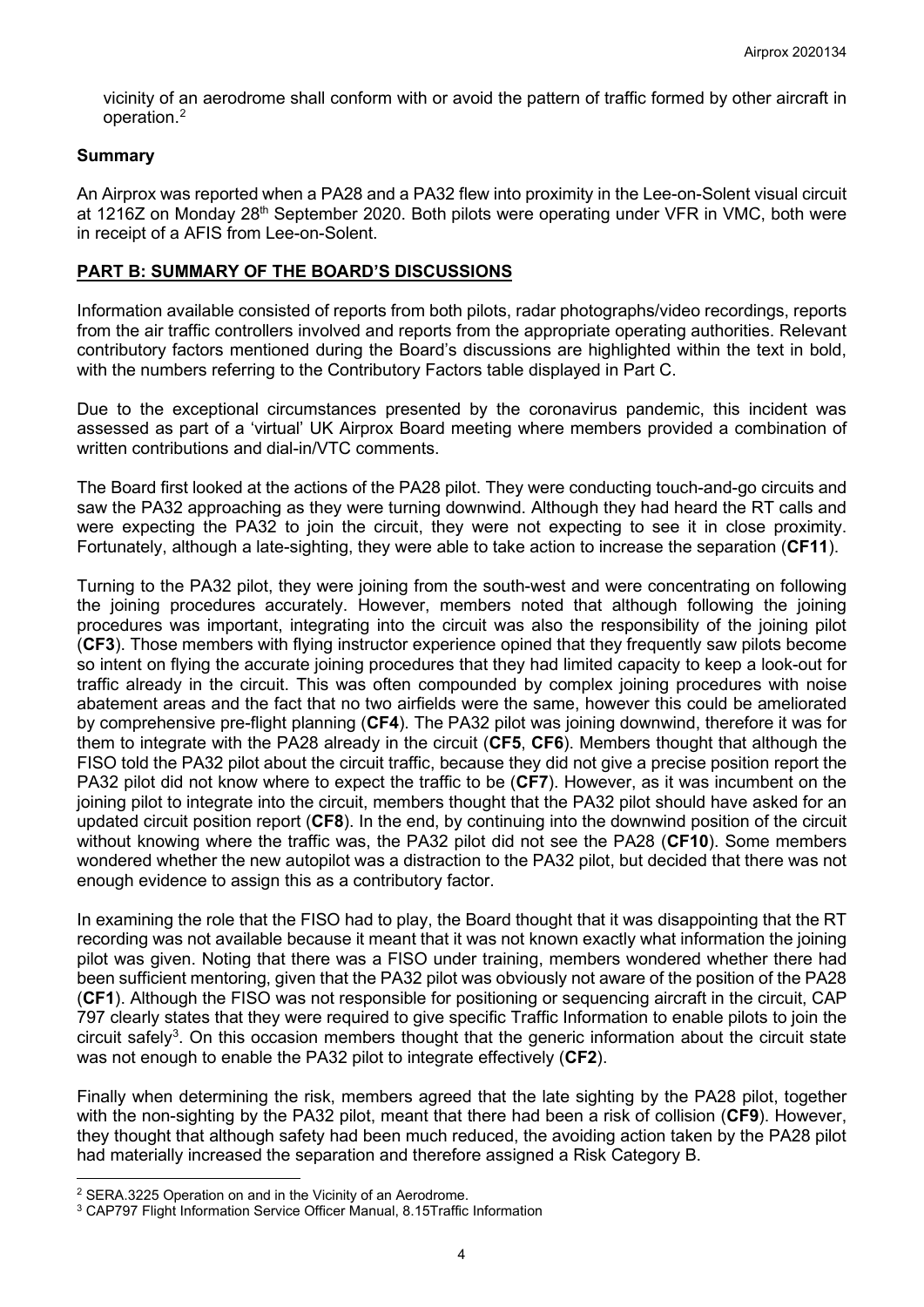# **PART C: ASSESSMENT OF CONTRIBUTORY FACTORS AND RISK**

### Contributory Factors:

|                | 2020134                            |                                                                                                |                                                                     |  |  |  |  |  |  |
|----------------|------------------------------------|------------------------------------------------------------------------------------------------|---------------------------------------------------------------------|--|--|--|--|--|--|
| <b>CF</b>      | Factor                             | <b>Description</b>                                                                             | Amplification                                                       |  |  |  |  |  |  |
|                | <b>Ground Elements</b>             |                                                                                                |                                                                     |  |  |  |  |  |  |
|                | • Manning and Equipment            |                                                                                                |                                                                     |  |  |  |  |  |  |
| $\mathbf{1}$   | <b>Human Factors</b>               | • Mentoring                                                                                    |                                                                     |  |  |  |  |  |  |
|                | • Situational Awareness and Action |                                                                                                |                                                                     |  |  |  |  |  |  |
| $\overline{2}$ | <b>Human Factors</b>               | • ANS Traffic Information Provision                                                            | TI not provided, inaccurate, inadequate, or late                    |  |  |  |  |  |  |
|                | <b>Flight Elements</b>             |                                                                                                |                                                                     |  |  |  |  |  |  |
|                |                                    | • Regulations, Processes, Procedures and Compliance                                            |                                                                     |  |  |  |  |  |  |
| 3              | <b>Human Factors</b>               | • Flight Operations Documentation and<br>Publications                                          | Regulations and/or procedures not complied with                     |  |  |  |  |  |  |
|                |                                    | <b>• Tactical Planning and Execution</b>                                                       |                                                                     |  |  |  |  |  |  |
| 4              | <b>Human Factors</b>               | • Pre-flight briefing and flight preparation                                                   |                                                                     |  |  |  |  |  |  |
| 5.             | <b>Human Factors</b>               | • Action Performed Incorrectly                                                                 | Incorrect or ineffective execution                                  |  |  |  |  |  |  |
| 6              | <b>Human Factors</b>               | • Monitoring of Other Aircraft                                                                 | Did not avoid/conform with the pattern of traffic already<br>formed |  |  |  |  |  |  |
|                |                                    | <b>• Situational Awareness of the Conflicting Aircraft and Action</b>                          |                                                                     |  |  |  |  |  |  |
| 7              | Contextual                         | • Situational Awareness and Sensory<br>Events                                                  | Pilot had no, late or only generic, Situational Awareness           |  |  |  |  |  |  |
| 8              | <b>Human Factors</b>               | • Lack of Communication                                                                        | Pilot did not request additional information                        |  |  |  |  |  |  |
|                | • See and Avoid                    |                                                                                                |                                                                     |  |  |  |  |  |  |
| 9              | Contextual                         | • Near Airborne Collision with Aircraft,<br>Balloon, Dirigible or Other Piloted Air<br>Vehicle | Piloted air vehicle                                                 |  |  |  |  |  |  |
| 10             | <b>Human Factors</b>               | • Monitoring of Other Aircraft                                                                 | Non-sighting or effectively a non-sighting by one or both pilots    |  |  |  |  |  |  |
| 11             | <b>Human Factors</b>               | • Monitoring of Other Aircraft                                                                 | Late-sighting by one or both pilots                                 |  |  |  |  |  |  |

#### Degree of Risk: B.

#### Safety Barrier Assessment<sup>[4](#page-4-0)</sup>

In assessing the effectiveness of the safety barriers associated with this incident, the Board concluded that the key factors had been that:

### **Ground Elements:**

**Manning and Equipment** were assessed as **partially effective** because mentoring of the trainee FISO was sub-optimal.

**Situational Awareness of the Confliction and Action** were assessed as **partially effective** because an exact position of the PA28 was not given to the PA32 when they joined the circuit.

# **Flight Elements:**

**Regulations, Processes, Procedures and Compliance** were assessed as **partially effective** because the PA32 pilot should have integrated with the circuit traffic.

<span id="page-4-0"></span><sup>4</sup> The UK Airprox Board scheme for assessing the Availability, Functionality and Effectiveness of safety barriers can be found on the [UKAB Website.](http://www.airproxboard.org.uk/Learn-more/Airprox-Barrier-Assessment/)